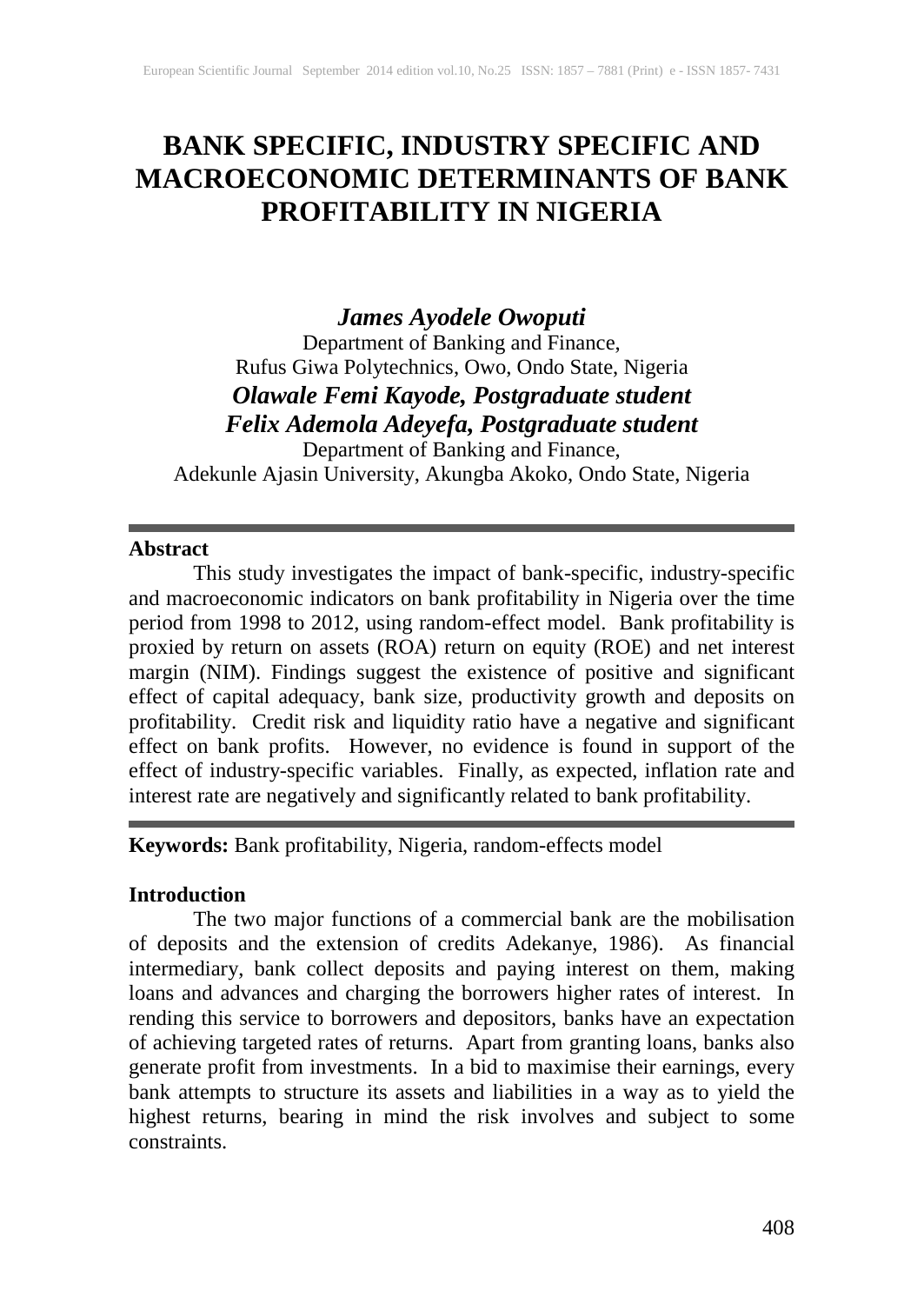The assets held by banks may be categorised into two broad classes; the earning assets and the non-earning assets. The earning assets are loans and investment, while the non-earning assets consist of fixed assets, total reserves of banks, vault cash and non-interest earning deposit with the Central Bank. Profits are often generated by the earning assets.

Most of the banks' liabilities are payable on demand, but it is known by banks that on the average, customers will usually demand for a small proportion of the funds deposited at any given time. Hence, provided adequate provision is made to cover such withdrawals, the balance of the deposits can be given as loan to credit-worthy customers of the bank. The bulk of the profits made by banks arise from the difference between the costs of funds deposited by customers and the charges on Loans to borrowers. Generally, depositors receive lower rates of interest in comparison to the rate charged on loans. Based on the foregoing, we can say that the more money banks are able to lend the higher their profit.

As financial intermediaries, banks play a pivotal role in the economic activities of most nations. The efficiency of banks financial intermediation roles play a significant role in economic growth. Profitable banks are in better position to contribute positively to the Gross Domestic Product of a nation. Besides, Banks liquidation usually provoke systemic economic crisis. Therefore, it is important to study the determinants of Bank's profitability.

The Nigerian banking industry occupied an important position in the country financial system, serving as mechanism to finance economic growth. The banking sector in Nigeria has undergone various reforms, one of which led to the establishment of Asset Management Corporation of Nigeria (AMCON). Before its establishment, some banks were getting excellent ratings, while sitting on non-performing loans running into over 40 per cent. The purchase of the non-performing Assets of the banks by AMCON has returned most of the banks to the path of real profit making.

Linkages between bank profitability and failure and its external and internal determinants depend upon which factors in the micro and macro economy are most strongly linked to the banking industry. As macroeconomic, social and legal environment changes, determinants of banking sector profitability might also change. Hence, this paper attempts to study the determinants of bank profitability in Nigeria from 1998 to 2012.

The remainder of the paper is organized as follows: section 2 discusses the existing literature on the determinants of bank profitability. Section 3 describes the model specification, estimation techniques. The results of the empirical analysis are presented in section 4, while section 5 concludes the paper.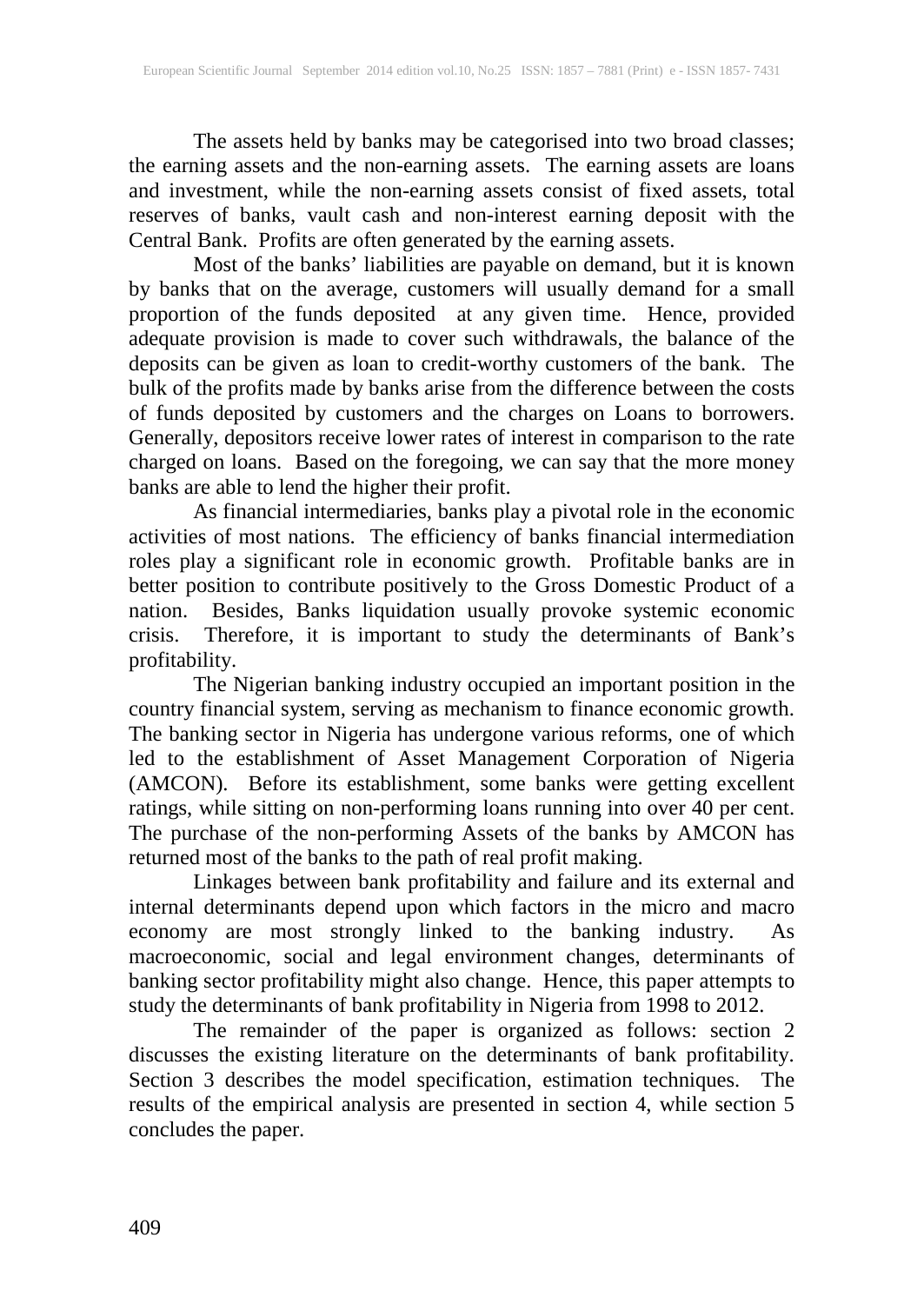## **Review of Related Studies**

Generally, literatures consider bank profitability as a function of both internal and external determinants. The internal determinants are micro or bank specific variables that are products of bank business activities and are affected by bank level management. Such as capital adequacy, liquidity ratio, asset quality, cost efficiency, size and risk management. The external determinants on the other hand, are not linked directly to bank management activities but are products of social, economic and legal environment that affects the operation and performance of banking industry. Those that can be linked to the banking sector are termed industry specific variables, examples of which are Ownership and Concentration (Athanasoglou, Brissmis and Delis, 2005). While those not peculiar to the industry are macroeconomic factors. This include; Inflation, Economic Growth and Market Interest Rates.

An extensive body of literature have examined the determinants of banks' profitability in many countries around the world. The first group of studies were provided by Haslem (1968), Short (1979), Berger, Hanweck and Humphrey (1987) and Bourke (1989).

Empirical Studies on the determinants of bank profitability could be divided into those that focus on a single and specific country and those carried out using panel of countries. Among those that concentrated on a single country are; Berger Hanweck and Humphrey (1987), Berger (1995), Angbazo (1997), Neely and Wheelock (1997), Afanasieff, Lhacer and Nakane (2002), Mamatzakis and Remoundos (2003), Ben (2003), Athanasoglou, Brissimis and Delis (2005), Ben and Goaied (2008), Heffernan and Fu (2008), Dietrich and Wanzenried (2011), Lui and Wilson, (2010), Deger and Adem (2011), Ameur and Mhiri (2013). The list of those that concentrated their studies on specific or individual country's banking system include; Haslem (1968), Bourke (1989), Molyneux and Thornton (1992), Demirguc-Kunt and Huizinga (1999), Abreu and Mendes (2002), Hassan and Bashir (2003), Stakouras and Wood (2004), Athanasoglou, Delis and Stakouras (2006), Pasiouras and Kosmidou (2007).

Berger, Hanweck and Hunphrey (1987) investigated the relationship between size and profitability using USA Banking industry. They suggest that only small cost saving can be achieved by increasing the size of a banking firm. This means that size expansion will not significantly reduce the cost of banking operations.

In USA, Berger (1995), examined the profit structure relationship in banking firm. The study centred on the effect of managerial and scale efficiency on concentration and profit. The finding suggest that increased managerial and scale efficiency will increase market share and hence increase concentration and profit.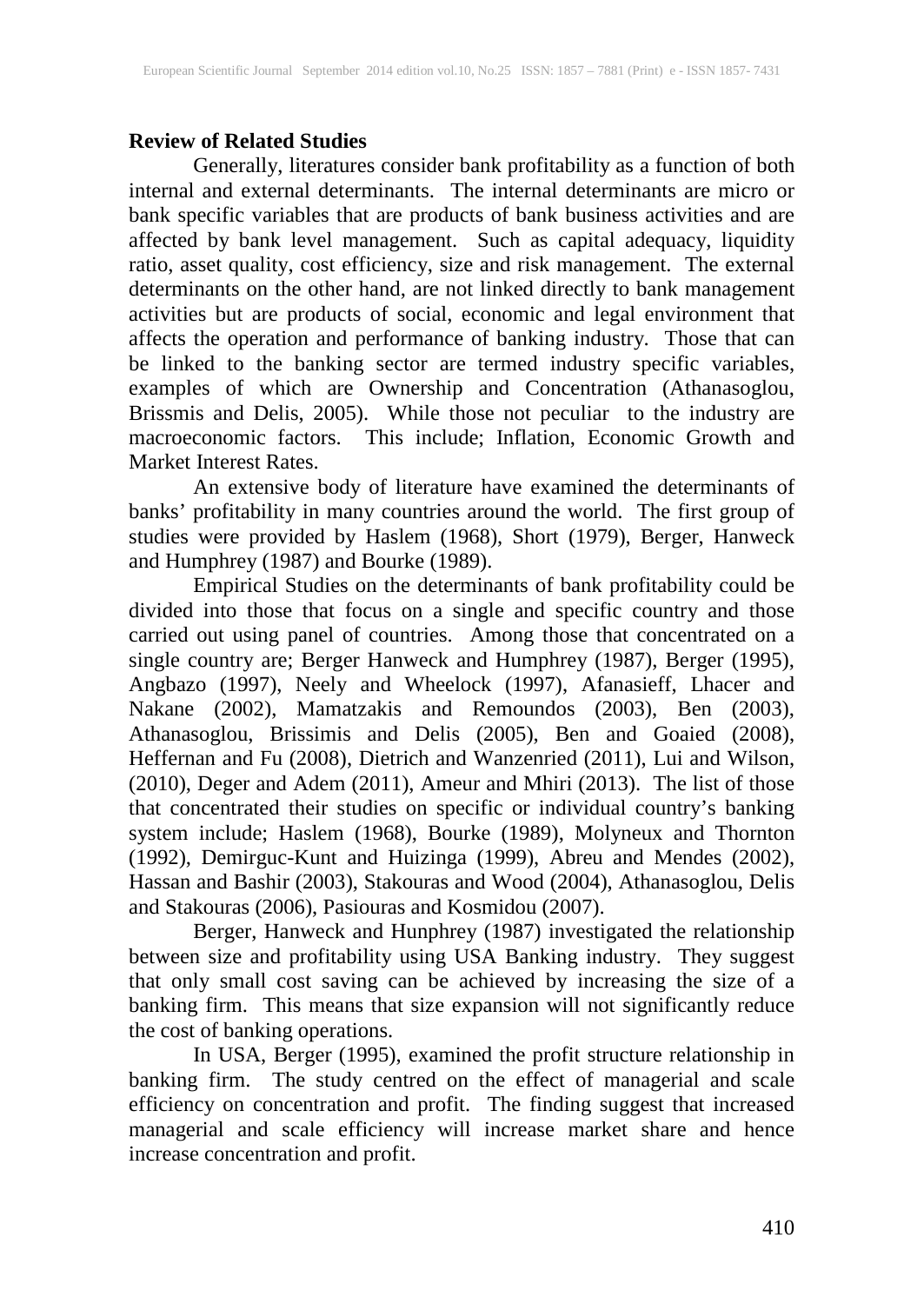Also, Angbazo (1997) investigated the determinants of bank profitability using a sample of banks in USA with data from 1989-2003 time period. He concluded that opportunity cost of non-interest bearing reserves, leverage, management efficiency and default risk are positively related to bank interest margin.

In Malaysia, Guru, Staunton and Balashanmugam (2002), studied the determinants of bank performance using a sample of seventeen commercial banks from 1986-1995 time period. They concluded that efficient expenses management is one of the most significant explanatory variables of high bank profitability. Also, inflation is found to relate positively with bank performance, while interest ratio have a negative relationship with bank performance. They also suggest that banks usually transfer their overheads to depositors in terms of lower deposit rates and to borrowers in terms of high lending rates.

The research carried out in Brazil by Afanasieff, Lhacer and Nakane (2002), investigated the determinants of banks interest spreads using micro and macro economic variables. They established that macro economic variables have more impact on bank interest spread than micro economic indicators.

Mamatzakis and Remoundos (2003), examined the determinants of bank profitability in Greece. The findings of their study shows that bank strategic planning variables, like; loans to assets ratio, equity to asset ratio and personnel expenses, are the major determinants of bank profitability. They also emphasised that economic of scale play a significant role in bank profitability.

A study conducted by Ben (2003) in Tunisian, investigated the impact of financial structure, banks characteristics and macro economic variables on banks profitability, using data from 1983 to 2000 period. He found that banks with large capital and overheads are associated with high profitability. The findings of his study also reveal an inverse relationship between concentration, inflation, economic growth and bank profitability.

A further study by Ben and Goaied (2010) in Tunisia, indicated a negative relationship between bank size and profitability. Contrary to the findings of Ben and Goaied (2010), Smirlock (1985), Sinkey and Greenawalt (1991), Demerguc-Kunt and Huizinga (1999), Dietrich and Wanzenried (2011) in their studies, concluded that because of economies of scale, larger banks are more profitable than the smaller ones. Based on their findings, better capitalized banks seem to have higher market power and hence more profit. This results confirm markets-power hypothesis which suggests that firm with large market shares tend to be more profitable.

Athanasoglou, Brissimis and Delis (2005) examined the effect of bank-specific, industry-specific and macroeconomic determinants of bank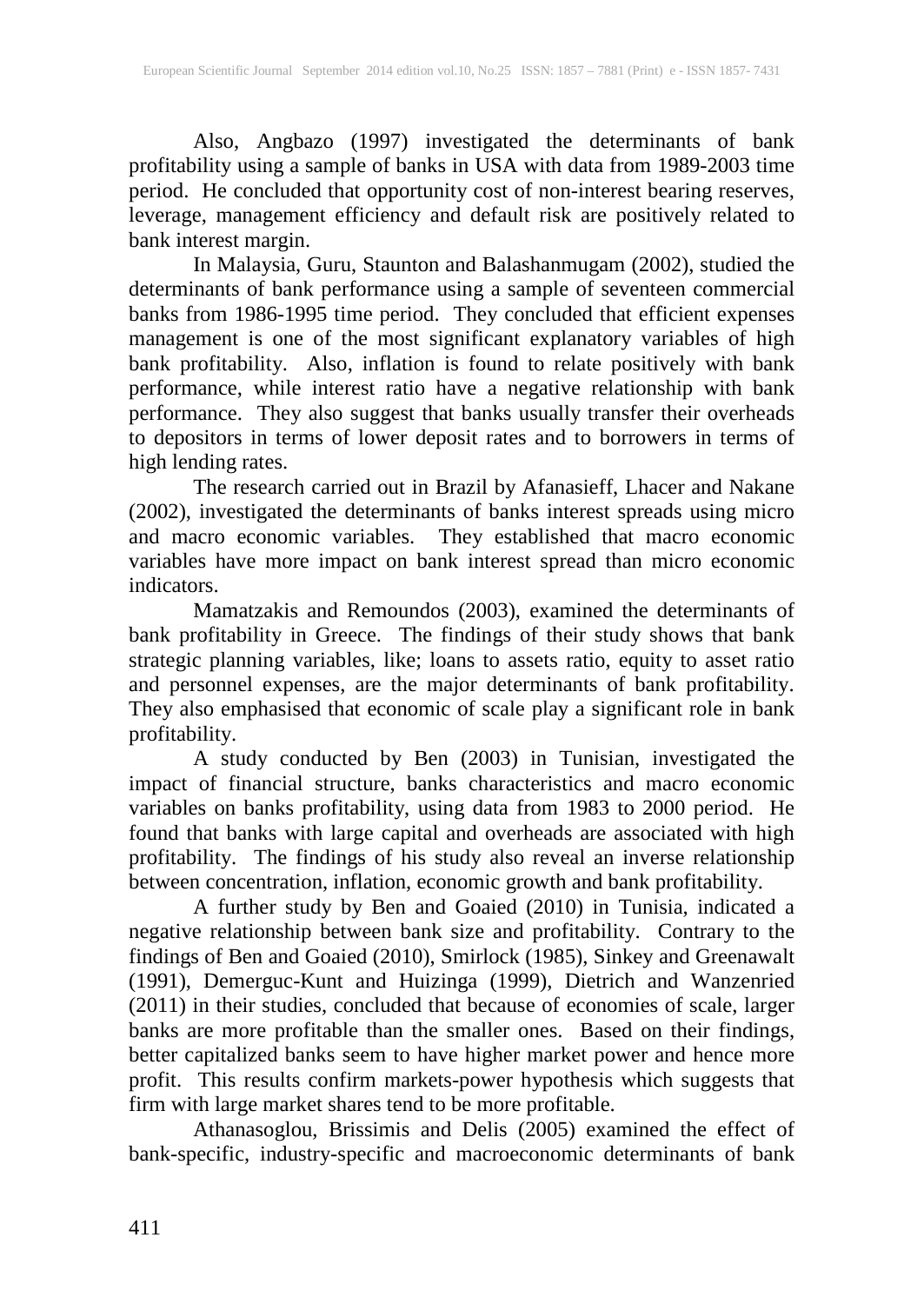profitability in Greece, using an empirical framework that incorporated the traditional market-power hypothesis. The findings of their study shows that business cycle significantly affects bank profits. Also, inflation is established to positively and significantly affect profitability. Starting from Revell (1979), who concluded that the relationship between inflation and bank profitability depends on whether banks' operating expenses increase than the rate of increase in inflation, the relationship (between inflation and profits) has been a controversy. In line with the finding of Athanasoglou, Brissimis and Delis (2005), Molyneux and Thornton (1992), Guru, Staunton and Balashanmugam (2002) established positive relationship between inflation and bank profitability. Contrariwise, Ameur and Mhiri (2013) established a significant negative relationship between inflation and net interest margin. Also, the studies conducted by Abreu and Mendes (2000) in Europe and Ayadi and BoujeIbene (2012) in Tunisian found a negative relationship between inflation and bank profitability. Ben (2003), Zeitun, Tian and Keen (2007), revealed an insignificant negative relationship between inflation and firm profitability. Also Aper and Anbar (2011) concluded that inflation and GDP growth rate have no important effect on bank profitability. Athanasoglou, Delis and Stakouras (2006) examined the effect of selected set of determinants of banks profitability in Europe from 1998-2002 time period. They concluded that inflation has a significant impact on profitability and concentration is positively correlated with bank profitability, while a non-significant relationship exist between real GDP per capital and banks profitability.

Haslem (1968), short (1979) Bourke (1989), Molyneux and Thornton (1992) , in their cross-country studies on the determinants of banks profitability, emphasized the significant impact of size to profitability. They suggest a positive link between bank size and capital base. They concluded that an increase in the size of small and medium banks increases profitability. Using 18 European countries banks, Molyneux and Thorton (1992) established a significant positive relationship between interest rates, concentration, government ownership, better quality/management and return on equity. Also, a significant negative relationship is found between level of liquidity and profitability.

In their study using 80 developed and developing countries banks, from 1988-1995 time period, Demirguc-Kunt and Huizinga (1999) examined the determinants of bank profitability using a set of macroeconomic indicators and bank specific variables. Their findings reveal a positive relationship between capital ratio and bank performance.

Abreu and Mendes (2002), investigated the determinants of bank profitability in some European countries. The results indicated that well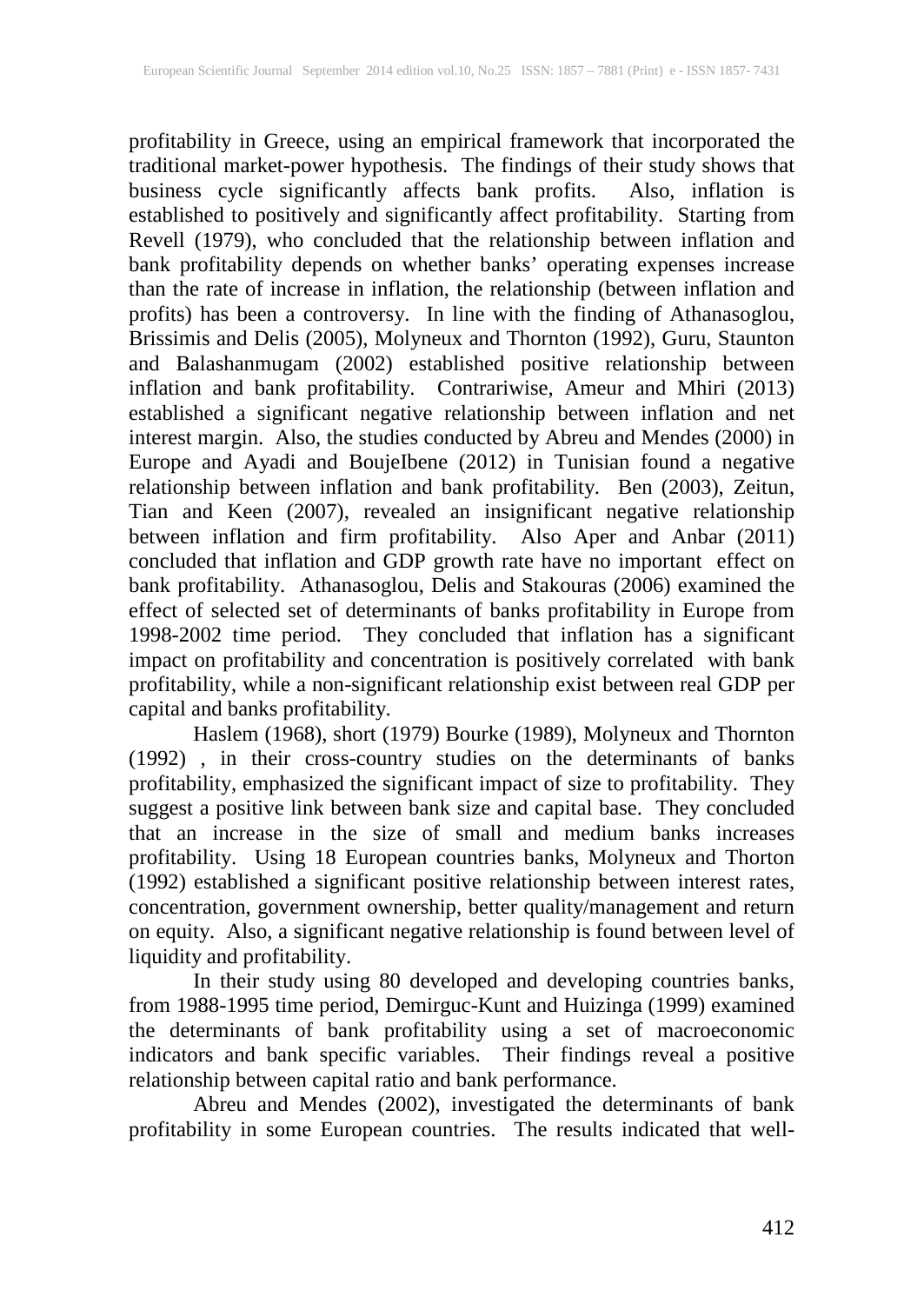capitalized banks have less corporate insolvency costs and in better position to earn more profits.

Hassam and Bashir (2003) examined the relationship between bank loan and profitability, using Islamic banks from 21 selected countries. It is found that higher loan ratio have negative impacts on profitability.

In their study on the impact of macroeconomic indicators on bank performance, Staikouras and Wood (2003) found growth of GDP and the variability of interest rate to have negative effect, while the level of interest rate have positive impact on bank performance. On the contrary, Pasiouras and Kosmidou (2007) found a positive association between economic growth and financial sector profitability.

On the whole, the existing literature reveal a comprehensive account of the determinants of bank profitability, but literature describing the profitability determinants of the Nigerian banking sector is sparse. With reference to the banking system examined, Nigerian banks operate in a different economic, social and legal environments. Since both data sets and environments differ, the empirical results might vary significantly. Also, Nigerian banks are currently undergoing series of reforms. One of which is consolidation occasioned by an increase in the capital base, which resulted in availability of more funds which could be channelled to lending for profitable ventures. It also brought challenges ranging from the sustenance profitable ventures. It also brought challenges ranging from the sustenance of the growth in the system, compliance with international standard of operations which has further exposed the Nigerian banks to a globalised business environment. Hence the need to examine the bank-specific, industry-specific and macroeconomic factors affecting bank profitability in Nigeria.

## **Data, Variables, Estimation Technique and Model Specification Data**

To investigate the determinants of bank profitability in Nigeria, we collected data on 10 Deposit Money Banks (DMBs) over the period of 15 years from 1998-2012, involving 150 observations. Bank specific data used for the empirical analysis are collected from annual reports of each of the banks selected, while the industry and macroeconomic data are sourced from the Publications of the Central Bank of Nigeria. On the whole, since all the banks selected are observed for the entire period equally, the data are arranged into a balanced panel for the empirical analysis.

## **Variables**

The available literature provides a comprehensive account of variables affecting bank profitability. In order to analyze the determinants of bank profitability in Nigeria, we include sixteen relevant variables, divided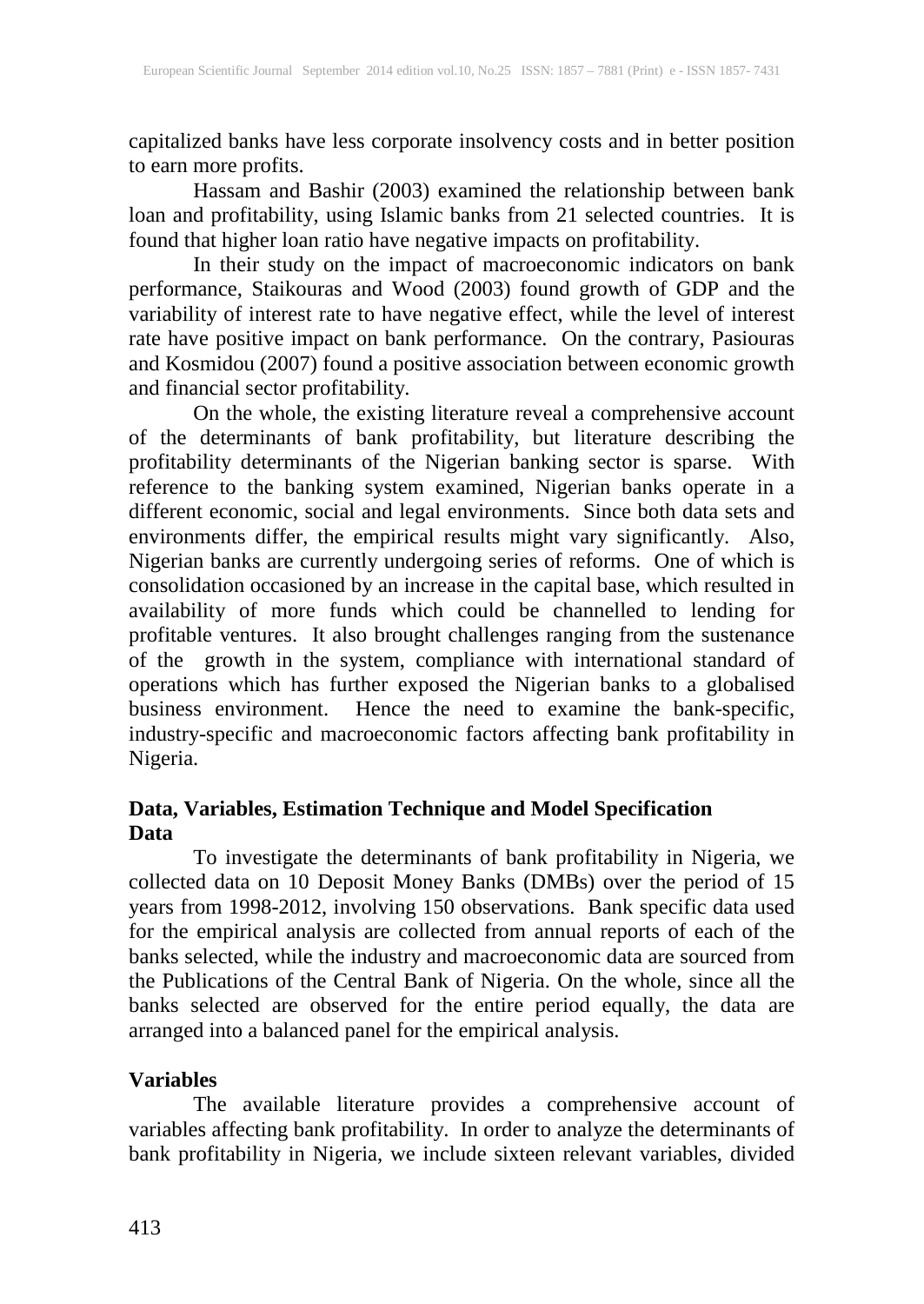into three categories. Three of which are dependent variables, often used as measure of bank profitability. The rest are the explanatory variables which include, eight bank specific, two industry and three macroeconomic variables. The variables, definitions, notation and expectation are summarised in Table 1 below.

|                                  | Variable                                | Proxy/Measurement                                                          | Notation     | Expected<br>Sign |
|----------------------------------|-----------------------------------------|----------------------------------------------------------------------------|--------------|------------------|
| Dependent<br>Variable            |                                         | Return on Assets: Ratio of Net Profit<br>to Total Assets                   | <b>ROA</b>   |                  |
|                                  | Profitability                           | Return on Equity: Ratio of Net Profit<br>to Total Equity                   | <b>ROE</b>   |                  |
|                                  |                                         | Net Interest Margin: Ratio of Net<br><b>Profit to Total Assets</b>         | <b>NIM</b>   |                  |
|                                  | Capital Adequate                        | Ratio of Regulatory Capital to Risk-<br><b>Weighted Assets</b>             |              | $\! + \!\!\!\!$  |
|                                  | <b>Asset Quality</b>                    | Credit Risk: Ratio of Non-Performing<br>Loans to Total Gross Loan          | <b>NPLTL</b> |                  |
|                                  | Size                                    | Natural logarithm of Total Assets                                          | Log A        | $^{+}$           |
|                                  |                                         | Ratio of Liquid Assets to Short-term<br>Liabilities                        | LASL         |                  |
|                                  | Liquidity                               | Ratio of Liquid Assets to Total Assets                                     | <b>LATA</b>  |                  |
| Bank - Specific Variables        | Productivity                            | Ratio of Total Income to number of<br>employees                            | TIE          | $^{+}$           |
|                                  | <b>Operating Expenses</b><br>Management | Ratio of Operating Expenses to Total<br>Assets                             |              |                  |
|                                  | Deposits                                | Ratio of Total Deposit to Total<br>Assets                                  |              | $^{+}$           |
| Industry<br>Specific<br>Variable | Concentration                           | Ratio of Assets held by Four Largest<br>Banks to Total Assets of ten Banks | <b>ATA</b>   |                  |
|                                  | <b>Industry Growth</b>                  | Ratio of the Bank Total Assets to<br><b>GDP</b>                            | <b>AGDP</b>  |                  |
|                                  | Economic Growth                         | Real Growth Rate of GDP                                                    |              | $+$              |
| Macroeconomic<br>Variable        | <b>Inflation Rate</b>                   | <b>Annual Inflation Rate</b>                                               | <b>INFR</b>  |                  |
|                                  | <b>Interest Rate</b>                    | <b>Real Interest Rate</b>                                                  | <b>INTR</b>  |                  |

Table 1: Variables, Proxies, Notation and Expected Sign

## **Estimation Technique**

To investigate the determinants of bank profitability in Nigeria, we adopt a panel data regression model. The technique is chosen because it take heterogeneity explicitly into account by allowing for individual-specific variables. It gives more variability, less collinearity among variables, more degrees of freedom and more efficiency (Baltagi, 2005).

The two most prominent techniques of estimating panel data are the fixed effects model (FEM) and the random effects model(REM) or error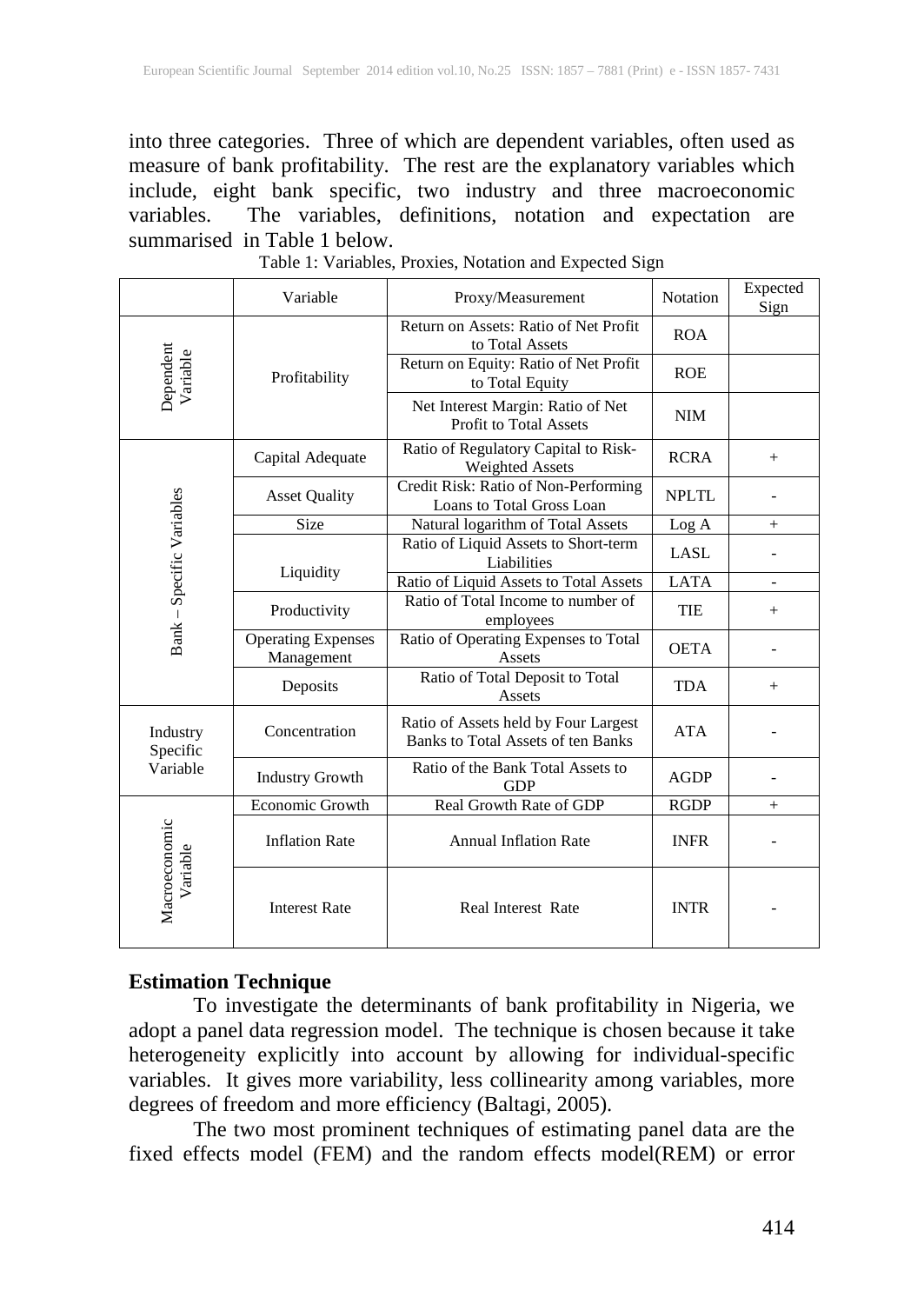components model (ECM). In FEM, the intercept in the regression model is allowed to differ among individuals to account for the fact that each individual, or cross-sectional unit may have some special characteristics of its own.

In REM, it is assumed that the intercept of an individual is a random unit, drawing from a much larger population with a constant mean value. The individual intercept is then equated to the constant mean value. REM is economical in degrees of freedom and is appropriate in situations where the (random) intercept of each cross-sectional unit is uncorrelated with the regressors (Gujarati, 2006).

The next issue is the choice between FEM and REM. To choose, we used Hausman (1978) test, with a null hypothesis that FEM and REM estimators do not differ significantly. With the asymptotic  $X^2$  distribution, the results reveal that the null hypothesis could not be rejected. Hence, our conclusion is that FEM is not appropriate and that we are better off using REM. In our data, since each cross-sectional unit has the same number of time series observations, then we have a balanced panel.

## **Model specification**

For the purpose of our empirical analysis, the following model is specified:

 $\pi_{it} = \beta_{1i} + \beta_2(BSV)_{it} + \beta_3(ISV)_{it} + \beta_4(MEV)_{it} + U_{it}$  .......(1)

Where,  $\beta_{1i}$  is a random variable with a mean value of  $\beta_1$ . The intercept value for an individual bank can be expressed as:

β1i = β<sup>1</sup> + ɛ<sup>i</sup> i = 1, 2, 3, ….N .........(2)

Where,  $\varepsilon_i$  is a random error term with a mean value of zero and variance of  $\delta_{\epsilon}^2$ ,

What we are essentially implying is that the ten (10) banks included in our sample are drawn from a larger population of twenty one (21) Deposit money banks in Nigeria, and that they have a common mean value for the intercept  $(\beta_1)$  and the individual differences in the intercept values of each bank are reflected in the error term  $\varepsilon_i$ . Substituting equation (2) into equation (1), we obtain:

πit = β<sup>1</sup> + β2(BSV)it + β3(ISV) it + β4(MEV)it + ɛ<sup>i</sup> + *U*it ...............................(3) πit = β<sup>1</sup> + β2(BSV)it + β3(ISV) it + β4(MEV)it + *Z*it ................(4)

Where;

 $\pi_{it}$  is the probability of banking i at time t, with i = 1, 2, -----N; t = 1, 2 ----T,  $\beta_1$  is a constant term,  $\beta_2$  ……...........  $\beta_3$  are the coefficients of the explanatory variables, BSV, represent the bank-specific variables, ISV, the industry-specific variables and MEV, the macroeconomic variables,  $Z_{it}$  is the composite error term.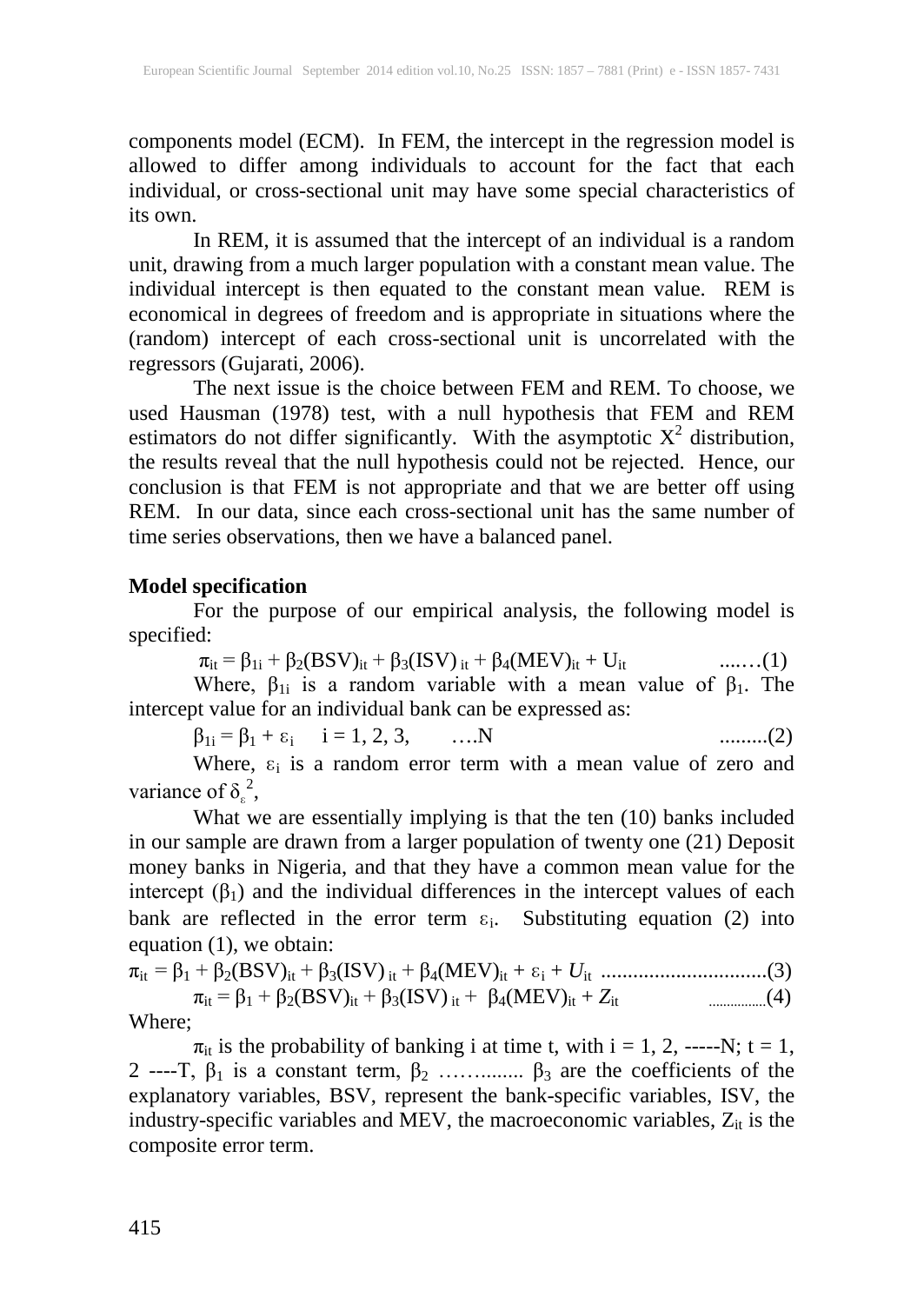$Z_{it} = \varepsilon_i + U_{it}$  .......(5)

The composite error term  $Z_{it}$  consists of two components;  $\varepsilon_i$  which is the cross-section, or individual-specific error component, and  $U_{it}$ , which represent the combined time series and cross-section error component.

Our model is based on the following assumptions;

 $\varepsilon_i \sim N(O, \delta \varepsilon^2)$  $U_{\text{it}} \sim \text{N}(\text{O},\delta \epsilon^2)$  $E(\varepsilon_i U_{it}) = O E(\varepsilon_i \varepsilon_i) = O (i \neq j)$  $E(U_{it} U_{ir}) = E(U_{it} U_{it}) = E(U_{it} U_{ir}) = O (i \neq i; t \neq r)$ 

## **Results and Analysis Results of Descriptive Statistics**

Table 2 presents the descriptive statistics for all the variables in our model. The Table (Table 2) shows the characteristics of the variables used by revealing the statistical mean, standard deviation, minimum and maximum values.

| Variable     | Mean    | Standard Dev. | Minimum   | Maximum |
|--------------|---------|---------------|-----------|---------|
| <b>ROA</b>   | 0.6103  | 0.3520        | $-8.4112$ | 3.8134  |
| <b>ROE</b>   | 0.2443  | 0.3422        | $-3.5811$ | 0.8215  |
| <b>NIM</b>   | 2.6431  | 1.1524        | 0.5322    | 5.4112  |
| <b>RCRA</b>  | 0.4214  | 0.2431        | $-1.4821$ | 3.2113  |
| <b>NPLTL</b> | 0.4156  | 0.3312        | $-4.0122$ | 3.0214  |
| Log A        | 21.5812 | 6.3324        | 16.1143   | 20.1341 |
| LASL         | 0.4212  | 0.1432        | 0.2814    | 0.6131  |
| <b>LATA</b>  | 0.2892  | 0.1314        | 0.0261    | 0.4321  |
| TIE          | 0.8152  | 0.5241        | 0.3413    | 0.6213  |
| <b>OETA</b>  | 0.3461  | 0.1723        | 0.0352    | 0.7321  |
| <b>TDA</b>   | 0.6974  | 1.1629        | 0.2682    | 6.3482  |
| <b>ATA</b>   | 0.7622  | 2.4323        | 0.4432    | 2.8431  |
| <b>AGDP</b>  | 0.9034  | 1.2531        | $-2.3413$ | 3.0142  |
| <b>RGDP</b>  | 3.0438  | 2.4131        | $-1.8512$ | 4.3211  |
| <b>INFR</b>  | 0.4012  | 0.7321        | 0.2633    | 0.8821  |
| <b>INTR</b>  | 0.2182  | 0.2634        | 0.0414    | 0.2432  |

Table 2: Descriptive Statistics for the variables

From Table 2, the descriptive statistics of the variables reveal the following; The Nigerian banks have ROA of 61%, ROE of 24% and NIM of 26% over the period from 1998 to 2012. The standard deviation of 35%, 34% and 115% for ROA, ROE and NIM respectively, show that there are large variations in the profitability of the Nigerian banks with minimum values of -841%, -358%, 53% and maximum values of 381%, 82% and 541% for ROA, ROE and NIM respectively. On the bank-specific variables, the average liquidity of the banks represented by LASL and LATA are 42% and 28% respectively. The standard deviation of LASL (14%) and LASL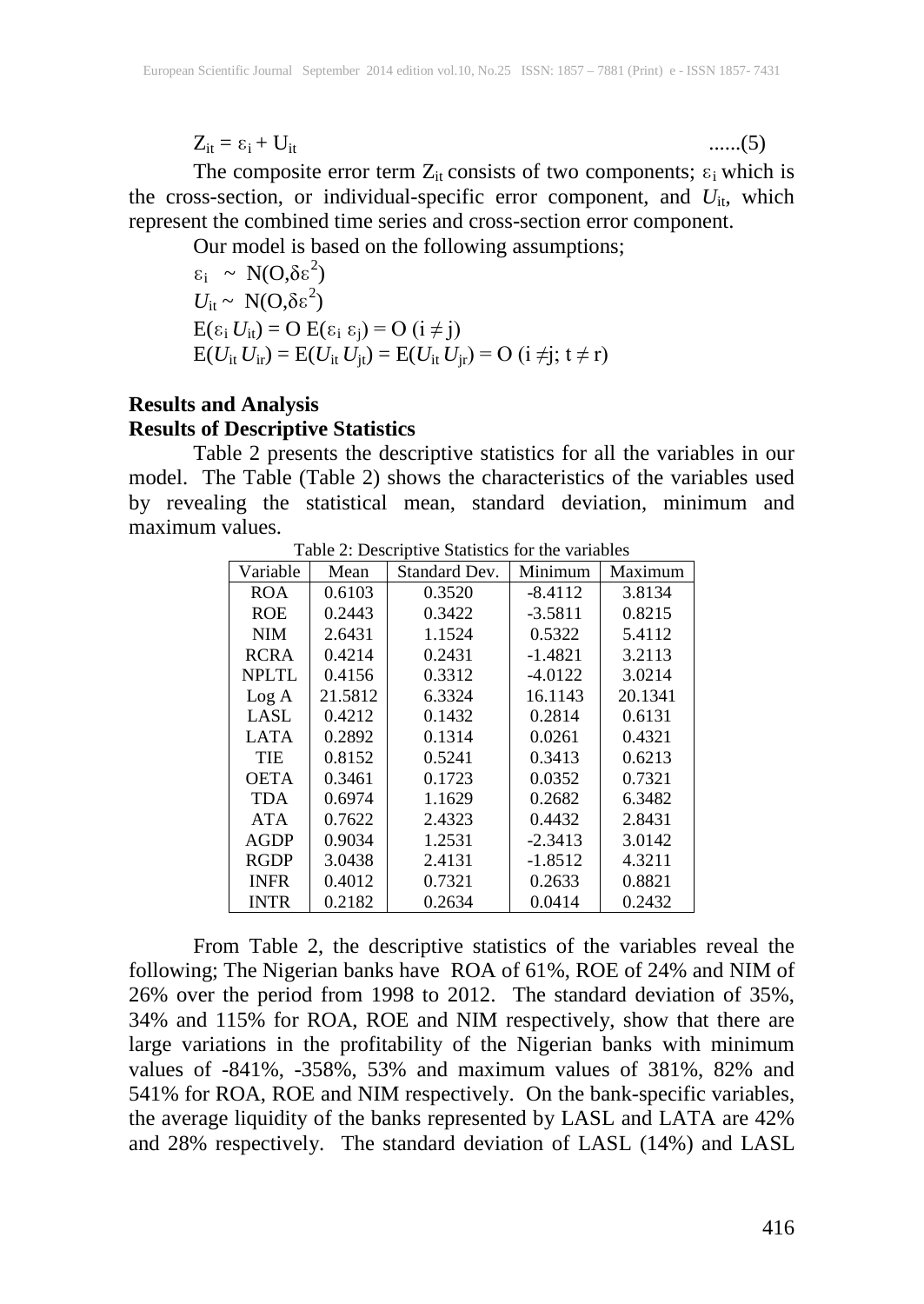(13%), with minimum and maximum values of LASL (28%, 61%) and LATA (2.6%, 43%), show the existence of wide variation in the Nigerian bank liquidity position. The liquidity ratio of some of the banks fell below the 30% stipulated by the Central Bank of Nigeria, which caused the distress witnessed in the industry. When the mean of capital adequacy ratio (RCRA) is 42%, the minimum and maximum values are -148% and 321% respectively. On the average, the ratio of Non-performing loans to total loans which describes the level of credit risk in the industry is 42%. With a standard deviation of 33%, minimum and maximum values of -401% and 302% respectively, there are large differences in the assets quality of the Banks. This shows that some of the banks were sitting on an extremely high non-performing loans before the establishment of the Assets Management Company of Nigeria. The mean values of TIE (82%), OETA (35%), TDA (70%), ATA (76%) and AGDP (90%), reveal that they all have positive averages, with their standard deviations showing high volatility over the study period. On the average, the ratio of total deposit to total assets of the banks is 70% while the four largest banks hold 76% of entire assets of the ten banks. Also, the descriptive statistics of the macroeconomic variables reported in Table 2, show that RGDP (304%), INFR (40%) and INTR (22%) have positive averages during the period covered by the study.

## **Correlation Matrix between explanatory variables**

Table 3 reveals the correlation coefficient between the independent variables in the models to test the null hypothesis of zero multicollinearity.

|              | <b>RCRA</b> | <b>NPLTL</b> | Log A     | LASL      | LATA      | TIE       | <b>OETA</b> | TDA       | ATA    | AGDP   | <b>RGDP</b> | <b>INFR</b> | <b>INTR</b> |
|--------------|-------------|--------------|-----------|-----------|-----------|-----------|-------------|-----------|--------|--------|-------------|-------------|-------------|
| <b>RCRA</b>  | 1.0000      |              |           |           |           |           |             |           |        |        |             |             |             |
| <b>NPLTL</b> | 0.2148      | 1.0000       |           |           |           |           |             |           |        |        |             |             |             |
| Log A        | 0.3125      | $-0.0432$    | 0000.1    |           |           |           |             |           |        |        |             |             |             |
| LASL         | 0.1432      | $-0.0531$    | 0.3215    | 1.0000    |           |           |             |           |        |        |             |             |             |
| LATA         | 0.2123      | $-0.1236$    | 0.3316    | 0.4356    | 1.0000    |           |             |           |        |        |             |             |             |
| TIE          | 0.2534      | $-0.0349$    | 0.2148    | 0.1214    | 0.3132    | 1.0000    |             |           |        |        |             |             |             |
| <b>OETA</b>  | $-0.0431$   | 0.3314       | $-0.1214$ | $-0.0114$ | $-0.2238$ | 0.0152    | 1.0000      |           |        |        |             |             |             |
| <b>TDA</b>   | 0.3014      | $-0.4138$    | 0.0141    | 0.1251    | 0.3414    | $-0.0155$ | $-0.2731$   | 1.0000    |        |        |             |             |             |
| ATA          | 0.3314      | $-0.0124$    | 0.3242    | 0.2142    | 0.0538    | 0.2143    | $-0.1615$   | 0.2871    | 1.0000 |        |             |             |             |
| <b>AGDP</b>  | 0.4126      | $-0.1567$    | 0.2676    | 0.3166    | 0.3125    | 0.4132    | $-0.0613$   | 0.3415    | 0.0615 | .0000  |             |             |             |
| <b>RGDP</b>  | 0.3144      | $-0.1768$    | 0.3214    | 0.2582    | 0.2817    | 0.1581    | $-0.1613$   | 0.3114    | 0.0134 | 0.1036 | .0000       |             |             |
| <b>INFR</b>  | $-0.1432$   | $-0.6643$    | $-0.1814$ | 0.0214    | 0.0317    | 0.1254    | 0.1617      | $-0.0188$ | 0.0164 | 0.0613 | 0.0431      | 0000.       |             |
| <b>INTR</b>  | $-0.2167$   | 0.1868       | 0.0352    | 0.0442    | 0.0613    | 0.1812    | $-0.0146$   | 0.1481    | 0.2618 | 0.1869 | 0.2434      | 0.51461     | 1.0000      |

Table 3: Correction Matrix

From Table 3, it is evident that the correlation coefficients between the explanatory variables are very low. The correlation coefficient are generally less than an average value of 50% except between, inflation rate and Non-performing loan (66%), real interest rate and inflation rate (51%), which are very moderate. Hence, the null hypothesis of no multicollinearity could not be rejected.

## **Result of the Panel Data Model**

Table 4: Results of the Random-effects Model for Determinants of Bank Profitability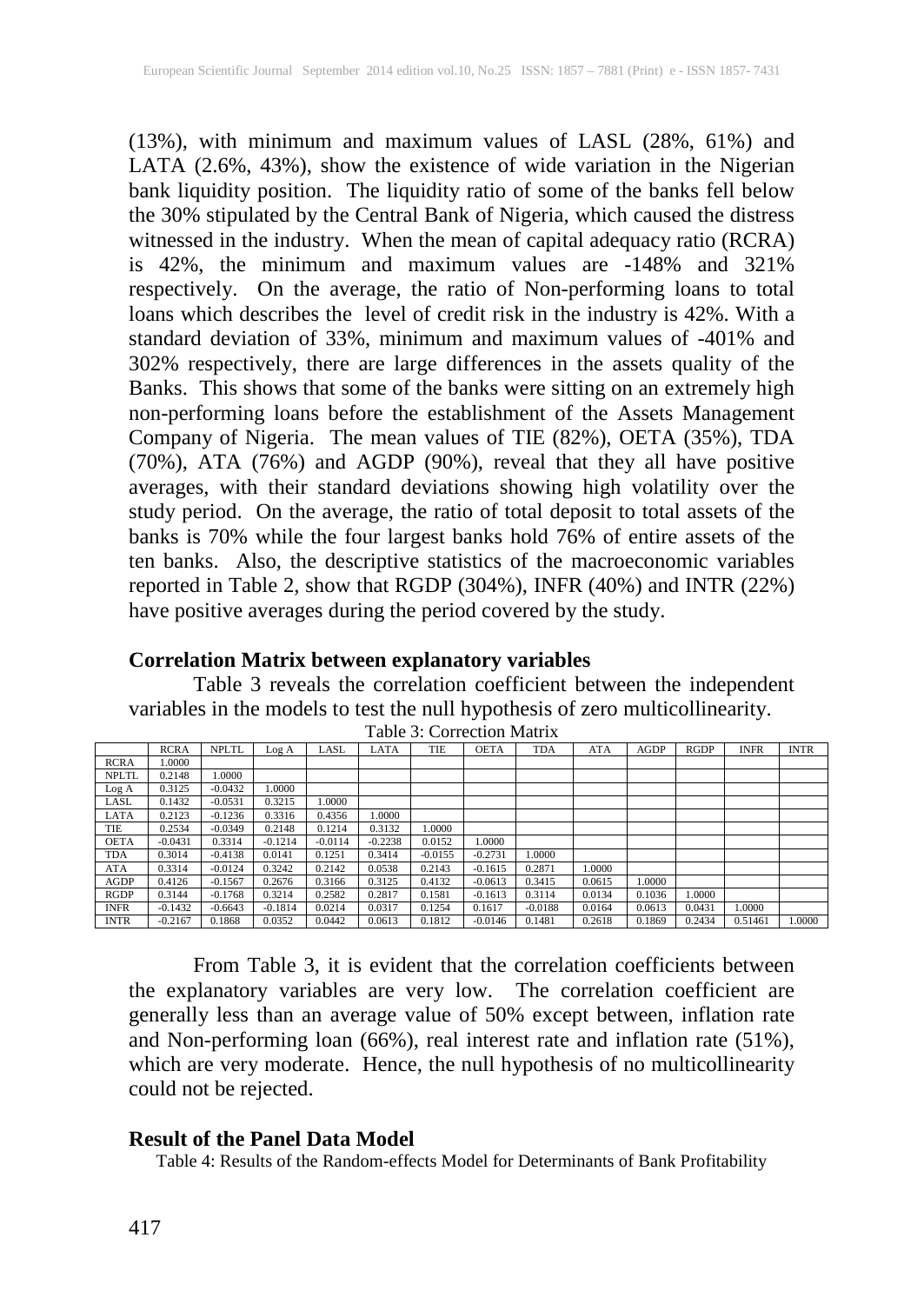| <b>Explanatory Variables</b>   | <b>ROA</b>             | <b>ROE</b>           | NIM          |
|--------------------------------|------------------------|----------------------|--------------|
|                                | $-0.0185$              | $-0.1841$ **         | $-0.2014$ ** |
| Constant                       | ***                    | $(-0.00)$            | $(-0.02)$    |
|                                | (0.00)                 |                      |              |
|                                |                        |                      |              |
| Bank-Specific                  |                        | $0.2123$ ***         | 0.6142       |
| Variables                      | $-0.0482$              | (0.00)               | ***          |
| <b>RCRA</b>                    | (0.3215)               | $-0.2514$            | (0.00)       |
|                                | $-0.4018$ **           | ***                  | $-0.3411$    |
| <b>NPLTL</b>                   | (0.01)                 | (0.00)               | ***          |
|                                | $0.3252$ ***           | $0.0824$ **          | (0.00)       |
| <b>LOGA</b>                    | (0.00)                 | (0.01)               | $0.1843*$    |
|                                | $-0.2815**$            | $-0.6168$            | (0.05)       |
| LASL                           | (0.01)                 | ***                  | 0.4812       |
|                                | $-0.04261$             | (0.00)               | (0.42)       |
| <b>LATA</b>                    | (0.62)                 | $-0.1565$            | $-0.6143$    |
|                                | $0.4211$ ***           | ***                  | ***          |
| TIE                            | (0.00)                 | (0.00)               | (0.00)       |
|                                | $-0.1143*$             | $0.8442**$           | 0.7522       |
| <b>OETA</b>                    | (0.06)                 | (0.03)               | (0.29)       |
|                                | 0.3821                 | $-0.4322$            | $-0.0124$    |
| <b>TDA</b>                     | ***                    | (0.30)               | (0.43)       |
|                                | (0.00)                 | $-0.6241$            | $0.2215**$   |
|                                |                        | (0.32)               | (0.02)       |
|                                |                        |                      |              |
| Industry-Specific<br>Variables | $-0.2314$ **           |                      |              |
| <b>ATA</b>                     | (0.03)                 | $-0.4321$            | 0.1438       |
|                                | 0.0481                 | (0.32)               | (0.22)       |
| AGDP                           | $***$                  | 0.3271               | 0.1645       |
|                                | (0.00)                 | (0.25)               | (0.41)       |
|                                |                        |                      |              |
| Macroeconomic                  |                        |                      | 0.3353       |
| Variables                      | 0.2242                 | 0.0142               | (0.51)       |
| <b>RGDP</b>                    | (0.31)<br>$-0.1832$ ** | (0.22)<br>$-0.4564*$ | 0.2477       |
| <b>INFR</b>                    | (0.03)                 | (0.08)               | (0.32)       |
|                                | $-0.1624$ *            | 0.4231               | $-0.0814$    |
| <b>INTR</b>                    | (0.08)                 | (0.42)               | ***          |
|                                |                        |                      | (0.00)       |
| No. of observation             | 140                    | 140                  | 140          |
| R-Squre                        | 0.67                   | 0.62                 | 0.72         |
| F-Statistic                    | (0.00)                 | (0.00)               | (0.00)       |

Note: *\*, \*\* and \*\*\* indicate level of significance at10%, 5% and 1% respectively. Probability values in brackets..*

Table 4 reports the empirical result of the estimation of model (4) using ROA, ROE and NIM as profitability variables. On bank specificvariables; capital adequacy is highly significant and positively related to profitability at 1% significant level. The negative relationship recorded between RCRA and ROA is not significant. This finding corroborate those of Bourke (1989), Demirguc – Kurt and Huizinga (1999), Athanasoglou, Brissimis and Delis (2005), Ben and Goaied (2010) and Ameur and Mhiri (2013) who suggest that well – capitalised banks have higher margins and profitability. The result is consistence with our expectation and it implies that highly capitalised banks are able to pursue business opportunities more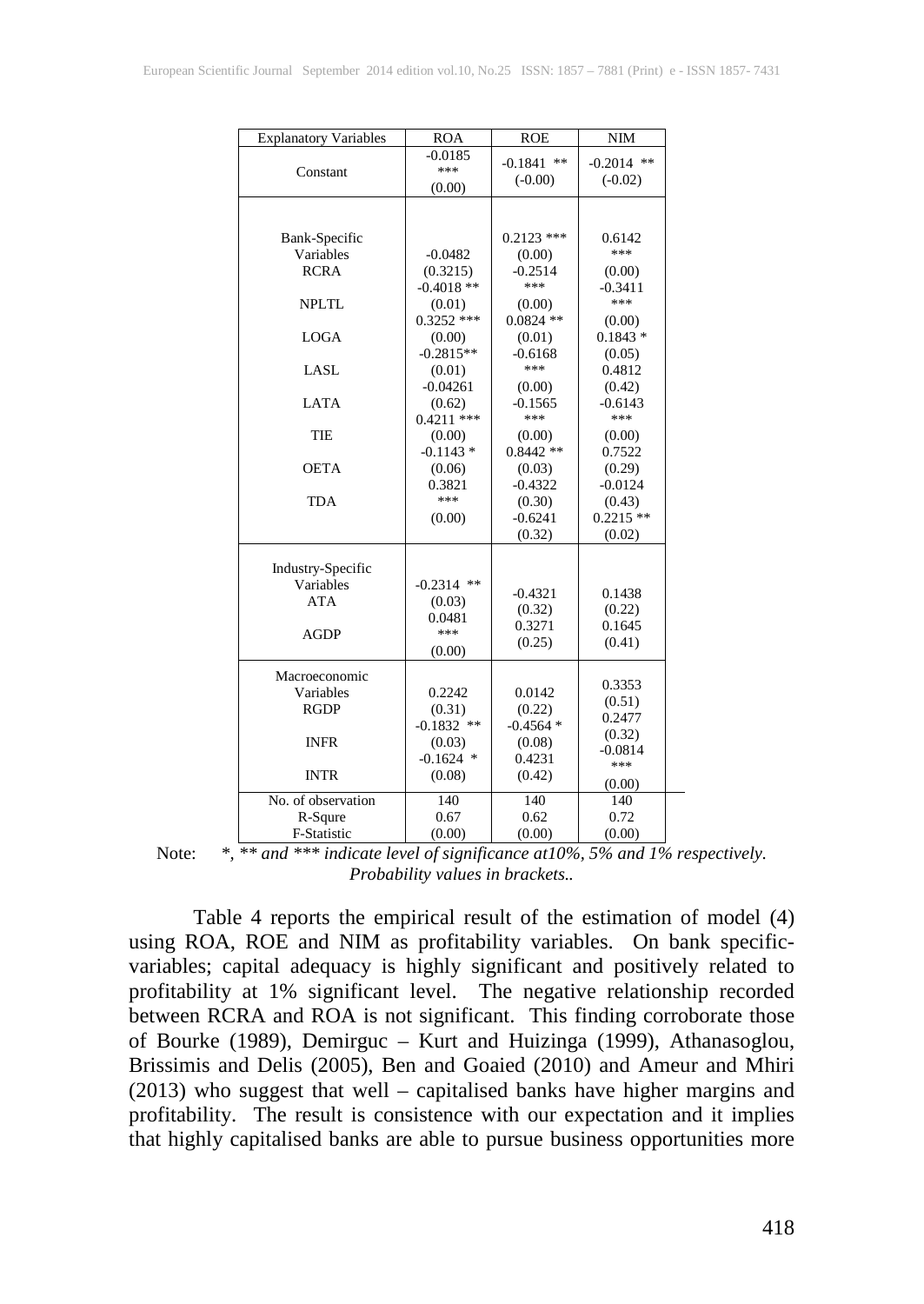effectively and have more time and flexibility to address problems arising from unexpected losses, thus realising enhanced profitability.

Credit risk (NPLTL) is negatively related to profitability for all regressions. The negative relationship is highly significant for all the estimated equations. The result is consistence with the finding of estimated equations. The result is consistence with the finding of Athanasoglou, Brissimis and Delis (2005), Alper and Anber (2011) that credit risk is negatively and significantly related to bank profitability. This might be responsible for the risk-averse management behaviour of the Nigerian Bank. Bank size, represented by the logarithim of total assets, is positive and significant in relation to profitability. This result confirms our expectation and corroborate those of Smirlock (1985), Zeitun, Tian and Keen (2007) and Alper and Anbar (2011) that bigger banks usually benefit from higher product and loan diversification opportunities and economies of scale, resulting in increased profitability. Bank liquidity, proxied with the ratio of liquid assets to short-term liabilities (LASL) and the ratio of liquid assets to total assets, has a negative and significant effect on profitability. Although, using net interest margin (NIM) and LASL as proxies of bank profitability and liquidity respectively, we found a positive and non-significant relationship. This finding is in line with our expectation and it corroborate finance theory of a negative relationship, which brought about profitabilityliquidity trade-off. If a bank does not invest sufficient funds in current assets, it may become illiquid and therefore, risky. Also, with huge investment in current assets, the bank would lose profitability, as idle current assets would not earn anything. Also, our result confirms a negative correlation between liquidity and profitability by Molyneue and Thorton (1992).

Our productivity growth indicator (TIE) is positively related to profitability for all regression estimations. It is highly significant when profitability is measured by ROA and ROE. This suggests that labour productivity growth will enhance bank profitability.

Operating expenses management has a negative effect on profitability in all the ROA, ROE and NIM regressions, but only significant at 10% level when ROA is used as proxy for profitability. This negative relationship suggests that an increase in operating expenses in relation to Total Assets would reduce bank profits. Hence, an efficient expenses management is required for improved profitability.

As for deposits volume, measured by TDA, we find a positive and significant effect on profitability in ROA and NIM regressions. The negative effect on profitability in ROE regression is not significant. This finding suggests that Nigerian banks increase their profits by converting the increasing amount of deposit liabilities into save credit facilities and other profitable investment opportunities.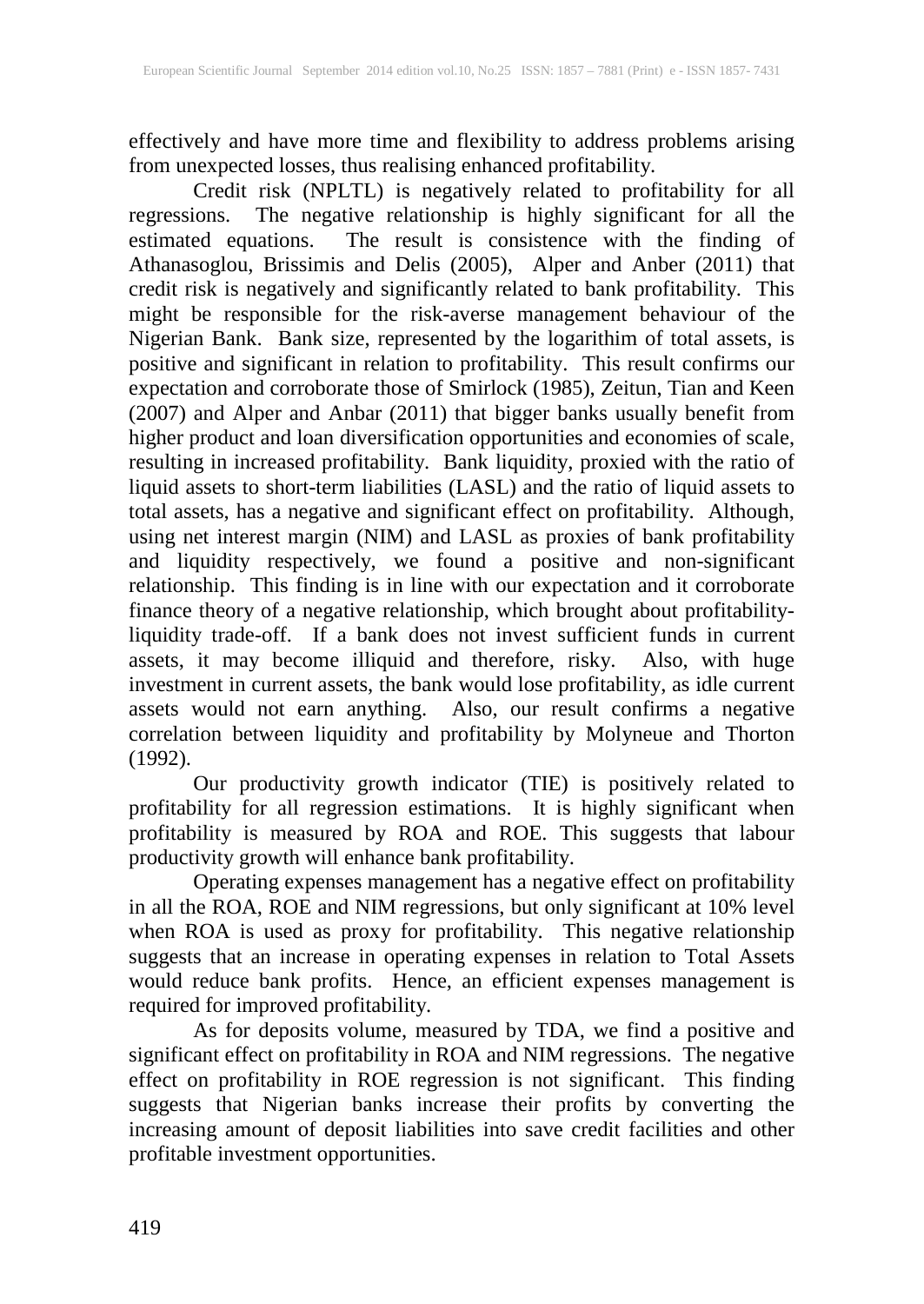Next, are the industry-specific variables represented by concentration (ATA) and banking growth (AGDP). Concentration (ATA) shows a negative relationship with profitability in ROA and ROE regressions. The negative relationship is significant at 5% level when ROA is proxied for profitability. This negative relationship between concentration and profitability is in line with our expectation and it corroborate the findings of Berger (1995), Athanasoglou, Brissimis and Delis (2005) and Ameur and Mhiri (2013) that concentration affects bank profitability negatively. On the impact of banking industry growth, our empirical results show that it affects bank profitability positively. Although, net interest margin as proxy for profitability, is negatively and significantly affected by banking growth, the overall positive effect is relatively insignificant. This result contradict our expectation and the findings of Deruirgue-Kunt and Hizinga (1999), Ameur and Mhiri (2013) who support a negative relationship between banking activity and performance. The implication of our finding is that Nigerian banking assets contribution to GDP is low. There exist enough opportunities for the banks to increase their profits by expanding their operations in the rural areas.

Turning to the macroeconomic variables, the coefficient of the real GDP growth rate (RGDP) is positive but insignificant, suggesting that the effect of GDP on bank profitability is not important. This could be due to the fact that GDP growth is usually celebrated in Nigeria without any noticeable improvement in industrial production and the standard of living of the masses. As expected, inflation is negatively and significantly related to bank profitability. While it is positively and insignificantly related to profitability in the NIM regression, the negative relationship in ROA and ROE are at 5% and 10% significant levels respectively. This suggests that Nigerian banks do not quickly and appropriately adjust their lending rates to reflect the increase in the general price level. As a result, they bear part of the cost of inflation on their profits. Finally, as predicted, interest rate (INTR) has a negative and significant impact on bank profitability. This suggests that an unanticipated increase in interest rate discourages bank customers from borrowing, increases borrowers' interest payments and thereby decreases their repayment ability. This finding is consistent with those of Gordon (1981), Wadhwani (1986) and Zeitun, Tian and Keen (2007) that interest rate has a negative impact on firm performance.

## **Conclusion**

This study has investigated the effect of bank-specific, industryspecific and macroeconomic determinants of bank profitability in Nigeria. To achieve our aim, panel data regression is applied to data from central bank of Nigeria publications and the 10 banks' financial statements from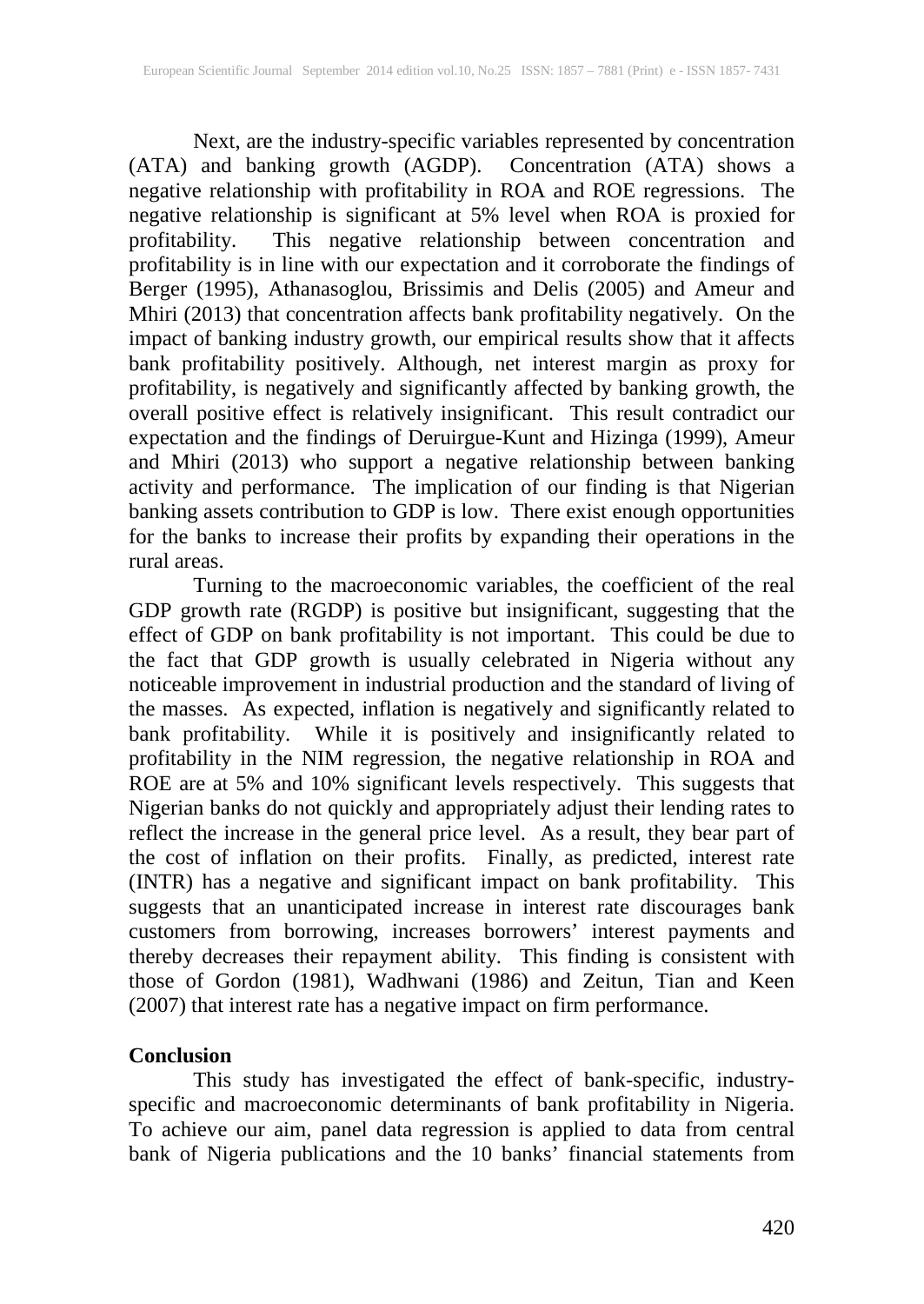1998 to 2012. In particular, the Hausman test conducted favour the use of random-effects model. Our empirical results show that well capitalised banks have higher profits and that an increased exposure to credit risk reduces profits. Besides, bank size and productivity growth, have positive and significant impact on profitability, showing that increase in bank size and productivity growth will significantly enhanced profitability. Also, we found an evidence of a negative relationship between liquidity and profitability, supporting an established profitability-liquidity trade-off in finance theory. Furthermore, while deposit volume is positively and significantly linked to profitability, operating expenses have negative impact on profitability, implying that an aggressive deposit mobilisation with efficient expenses management are needed to increase Bank profits. Industry concentration and growth are found to have insignificant impact on profitability. Finally, out of the three macroeconomic variables, inflation and interest rate are found to have negative effect on profitability, while GDP growth has insignificant relationship with it.

#### **References:**

Abreu, M. & Mendes, V. (2002), Commercial Bank Interest Margins and profitability: Evidence from E.U Countries. Working paper Series, Porto.

Afanasieff, T., Lhacer, P. & Nakane, M. (2002), The determinants of bank interest spreads in Brazil. Banco Central di Brazil Working Papers.

Alper, D. & Anbar, A. (2011). Bank Specific and Macroeconomic Determinants of Commercial Bank Profitability: Empirical Evidence from Turkey. *Business and Economics Research Journal,* 2(2), 139-152.

Ameur, I.G.B & Mhiri, S.M. (2013). Explanatory Factors of Bank Performance; Evidence from Tunisia. *International Journal of Economics, Finance and Management,* 2(1), 143-152.

Angbazo, L. (1997). Commercial Bank Interest Margins, Default Banking Sector. *International Journal of Banking and Finance,* 21, 55-87.

Athanasoglou, P.P., Brissimis, S. N. & Delis, M. D. (2005). Bank-specific, Industry Specific and Macroeconomic Determinants of Bank Profitability. Bank of Greece Working Paper No. 25.

Athanasoglou, P.P., Delis, M.D. & Staikouras, C.K. (2006). Determinants of Bank Profitability in the Southern Eastern European Region. Munich personal RePEc Archive.

Ayadi, N. & Boujelbene, Y. (2012). The Determinants of the profitability of the Tunisian Deposit Banks *IBIMA Business Review* Vol. 2012, Article ID 165418, 21 pages.

Baltagi, B.H. (2005). *Econometric Analysis of Panel Data*. John Wiley & Sons. West Sussex.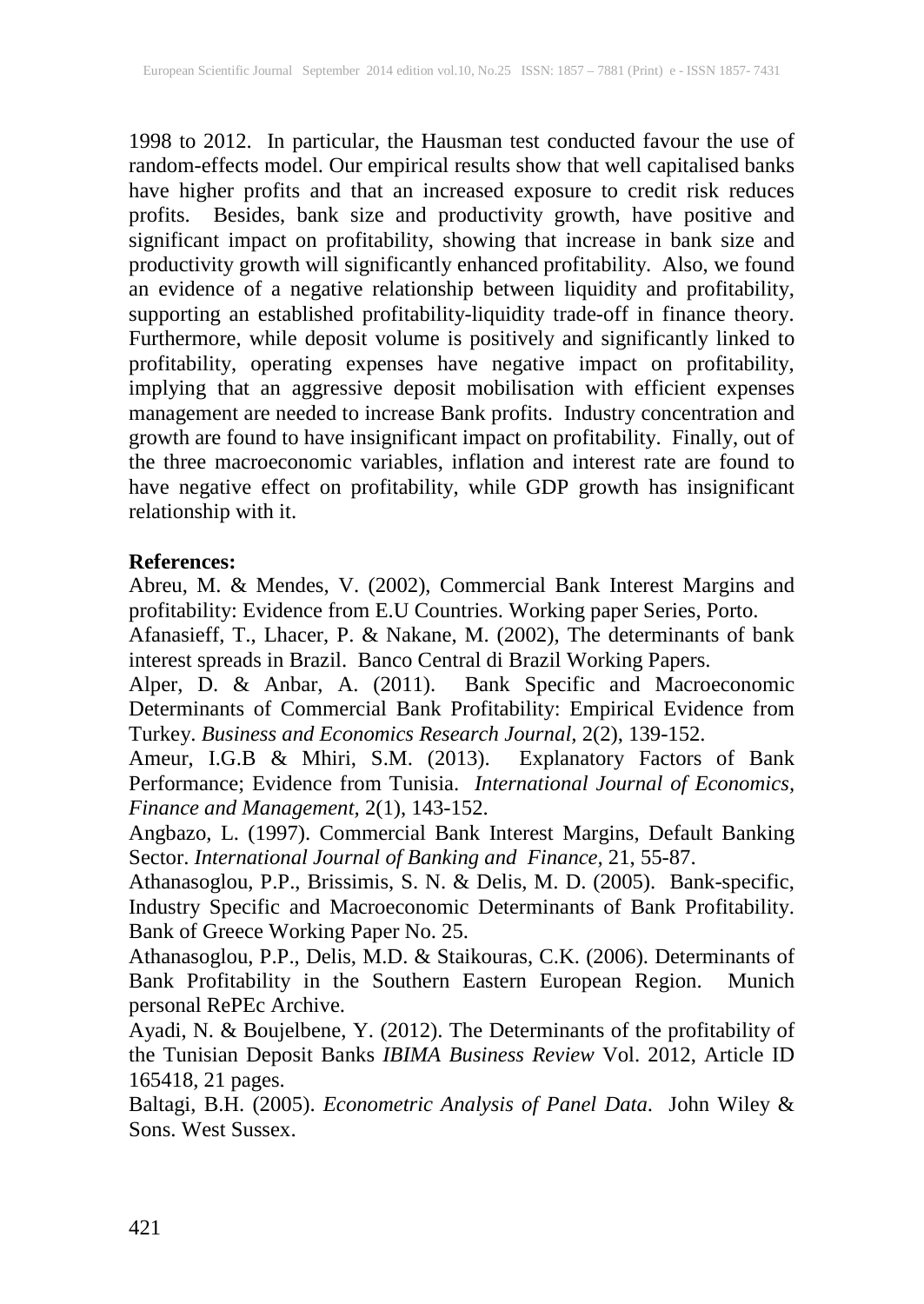Ben, N. S. & Goaied, M. (2010). The Determinants of Commercial Bank Interest Margin and Profitability: Evidence from Tunisia, *Under Review at the Journal of Frontiers in Economics and Finance,* 5(1), 106-130.

Ben, N. S. (2003). The Determinants of the Tunisian Banking Industry Profitability: panel Evidence, Paper Presented at the Proceedings of the Economic Research Forum (ERF) 10<sup>th</sup> Annual Conference, Marrakesh-Morocco, December 16-18, 2003.

Berger, A., Hanweck, G. & Humphrey, D. (1987), Competitive viability in banking: scale, scope, and product mix economies, *Journal of Monetary Economics*, 20 (3), 501-520.

Berger, A.N. (1995). The Relationship between Capital and Earnings in Banking. *Journal of Money, Credit and Banking,* 27(2), 432-456.

Bourke, P. (1989). Concentration and Other Determinants of Bank Profitability in Europe, North America and Australia. *Journal of Banking and Finance,* 13, 65-79.

Demirguc-Kunt, A. & Huizinga, H. (1999). Determinant of Commercial Bank Interest Margins and Profitability: Some International Evidence. *World Bank Economic Review,* 13, 379-408.

Dietrich, A. & Wanzenried, G. (2011). Determinants of bank profitability before and during the crisis: Evidence from Switzerland. *Journal of International Financial Markets, Institutions and Money,* 2, 307-327

Gordon, R.J. (1981). The Consumer Price Index: Measuring Inflation and Causing, NBER Reprints 0191, National Bureau of Economic Research, Inc.

Gujarati, D.N. (2006). *Basic Econometrics,* Tata McGraw-Hill Limited, New Delhi.

Guru B., Staunton, J. & Balashanmugam, M. (2002). Determinants of commercial bank profitability in Malaysia, working papers, University Multimedia.

Hassan, M.K. & Bashir, A. (2003). Determinants of Islamic Banking Profitability. Paper Presented at the Proceedings of the Economic Research Forum 10<sup>th</sup> Annual Conference, Marakesh-Morocco.

Hausman, J.A. (1978). Specification Tests in Econometrics. *Econometrica* 46, 1251-1271.

Mamatzakis, E.C. & Remoundos, P.C. (2003). Determinants of Greek Commercial Banks Profitability, 1989-2000. *SPOUDAI,* 53(1), 94-94.

Molyneux, P. & Thornton, J. (1992). Determinants of European Bank Profitability: A Note. *Journal of Banking and Finance,* 16, 1173-1178.

Pasiouras, F. & Kosmidou, K. (2007). Factors influencing the profitability of domestic and foreign commercial banks in the European Union. *Research in International Business and Finance,* 21 (2), 222-237.